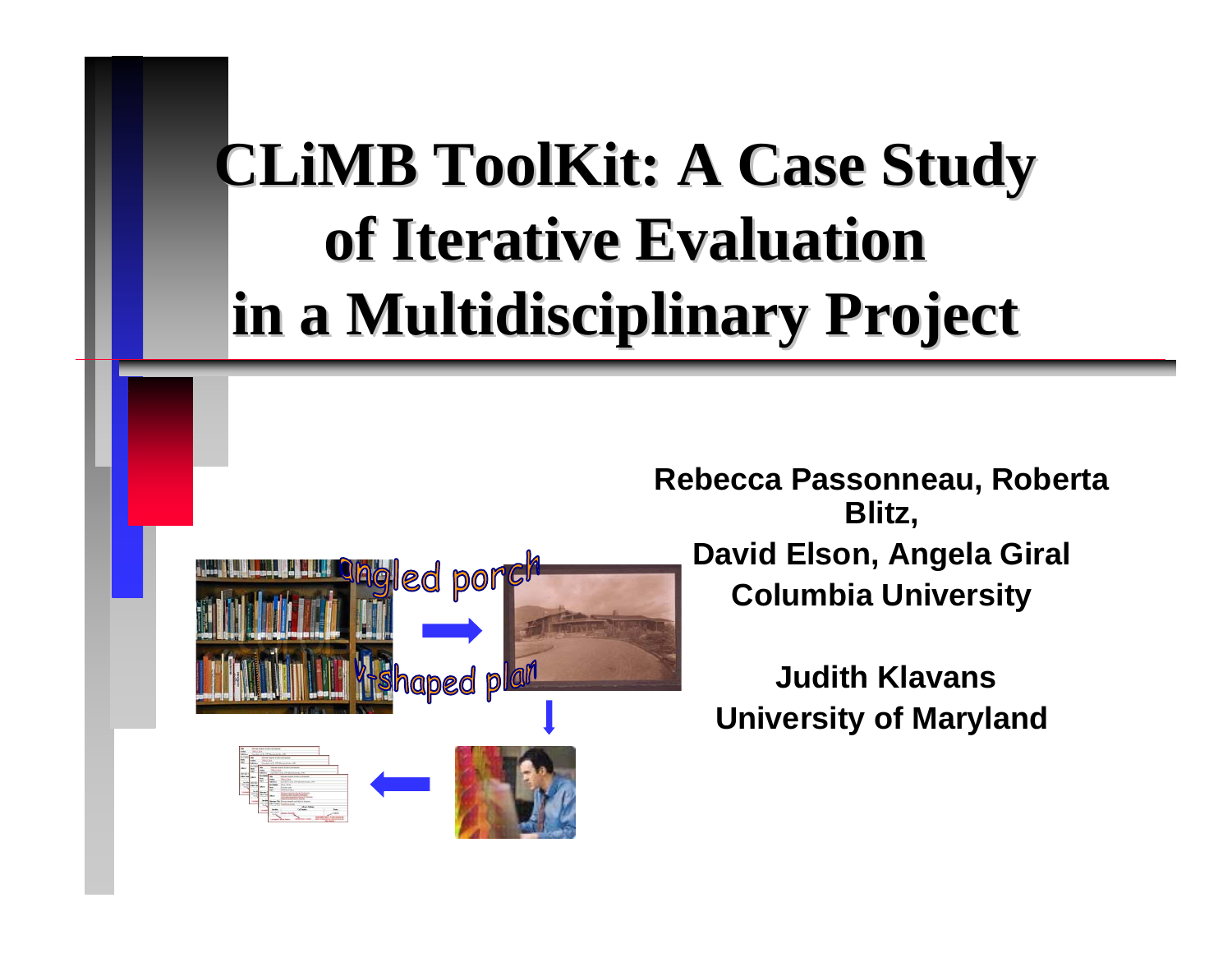## **Motivation Motivation**

- **Fast-growing collections of digital** images
- $\bullet$ Image search using keywords
- High cost of manual indexing/cataloging
- Potential for automated mining from texts about images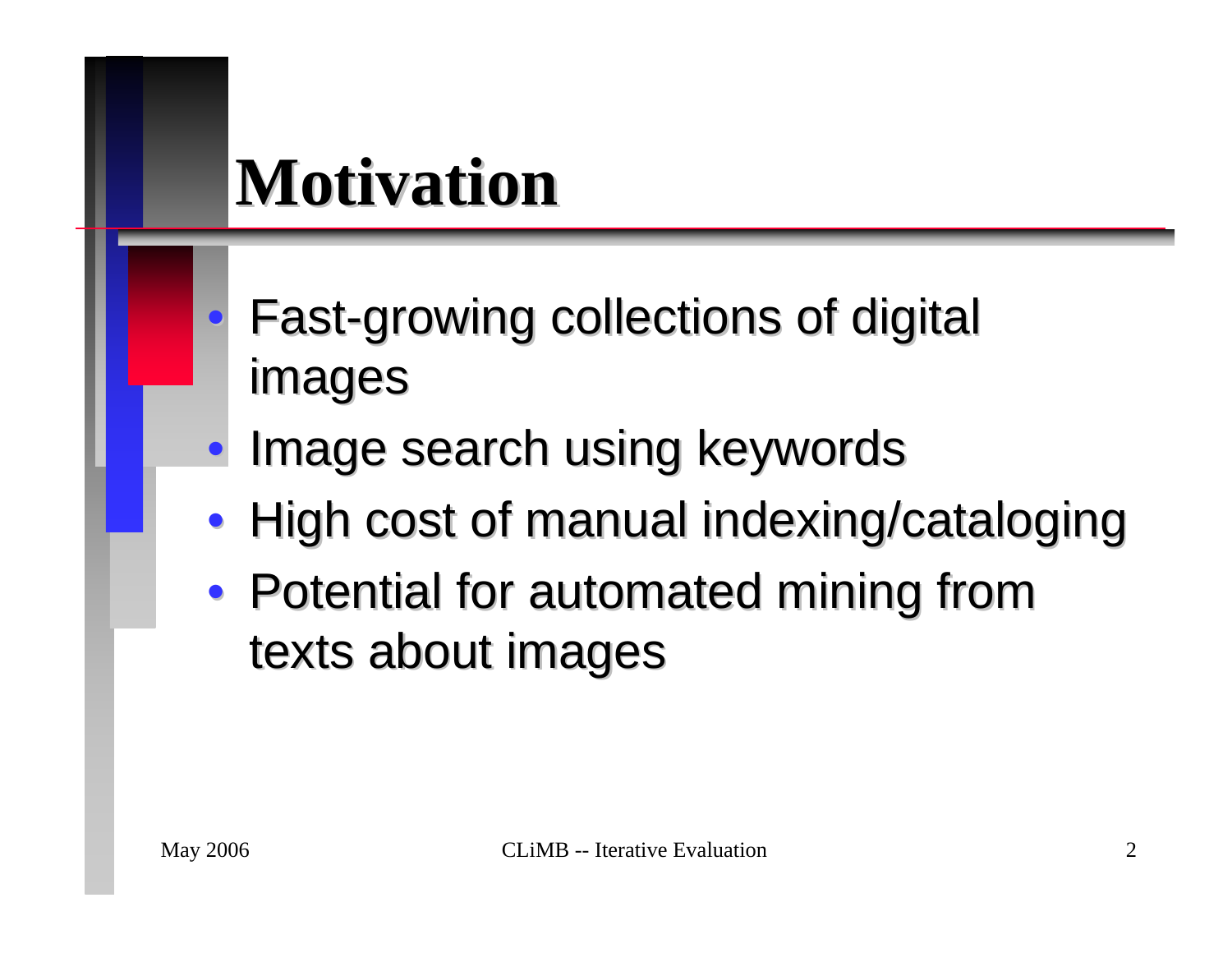# **Types of Resources Available Types of Resources Available**

NLP Tools/Knowledge

- POS taggers
- • $\bullet$  Chunkers
- •NamedEntity recognizers
- •**WordNet**
- • $\bullet$  ML toolkits

Art or Library Knowledge Sources

•Getty Art & Architecture Thesaurus (AAT)

- • Library of Congress Library of Congress name and subject list
- Library of Congress Thesaurus of Graphic Materials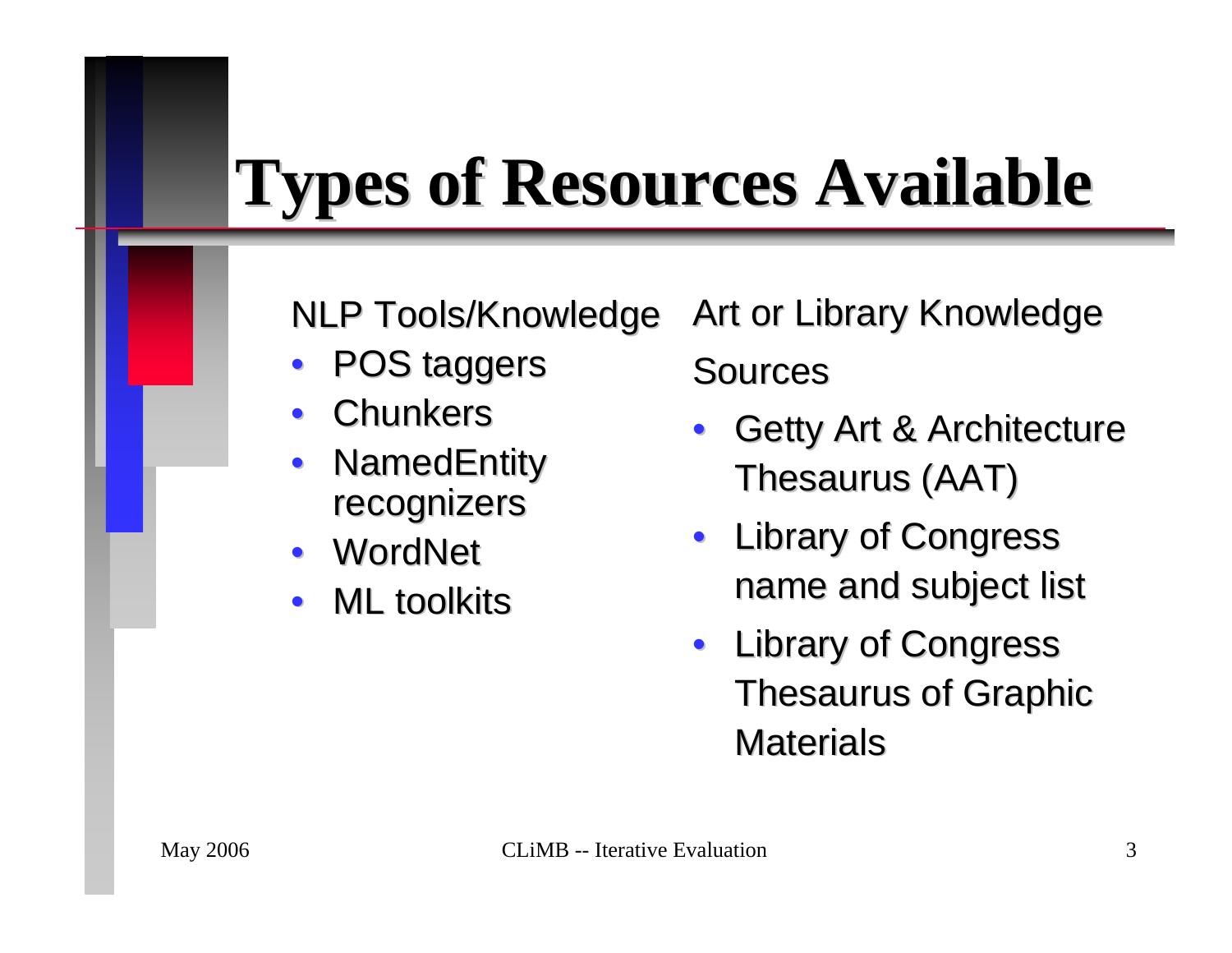## **Iterative Evaluation Process Iterative Evaluation Process**

- 1. Formative Evaluation: How to optimize use of 1. Formative Evaluation: How to optimize use of NLP/Thesaural resources
	- •Conducted after creating a development environment to extract potential terms from texts
	- •Participants: heterogeneous users
- 2. User Study: How to investigate a proposed work 2. User Study: How to investigate a proposed work process before it exists process before it exists
	- •Conducted after creating CLiMB ToolKit (Image cataloger's workbench)
	- $\bullet$ Participants: catalogers and image professionals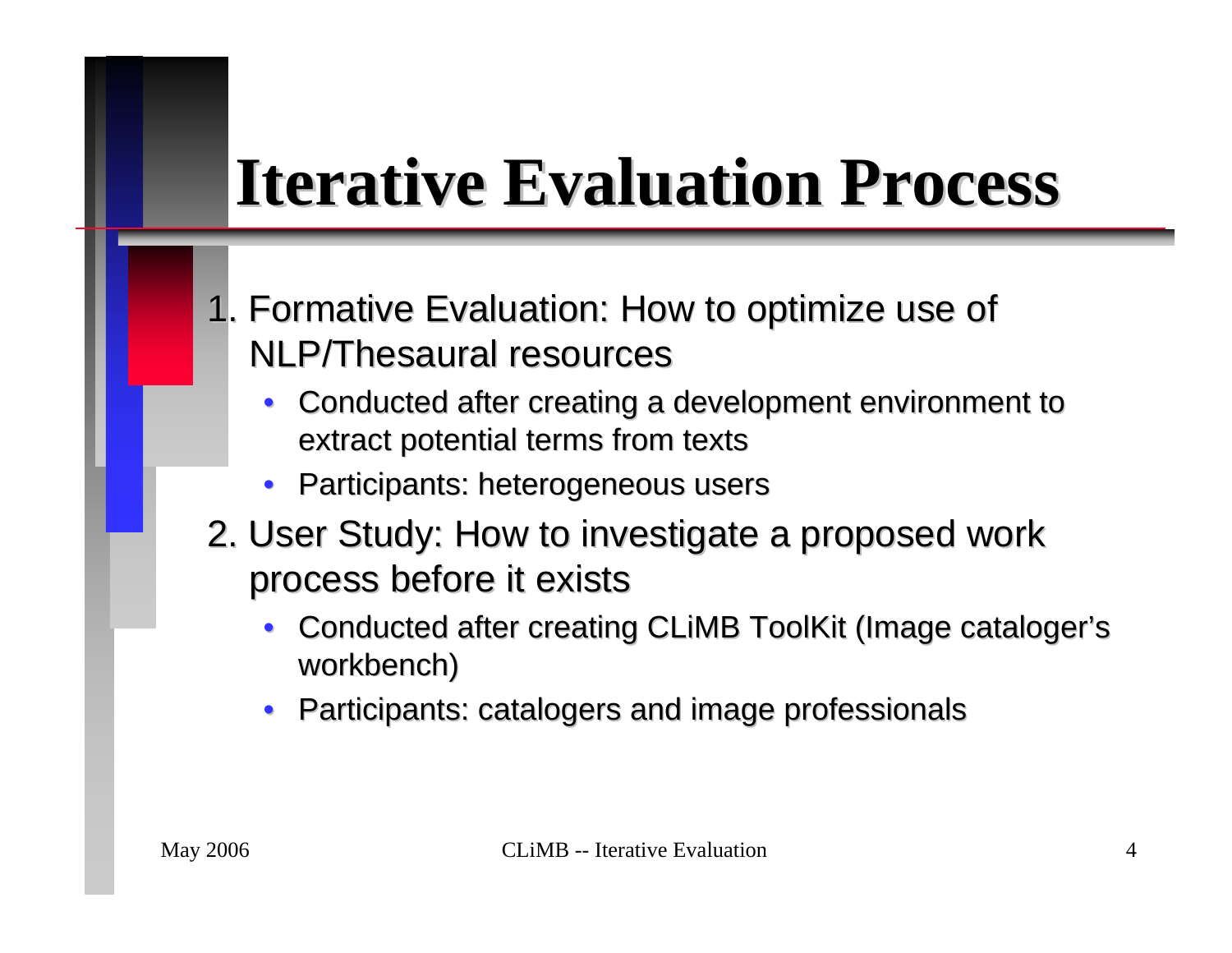# Text Collection Sets (TCS): Criteria

### **Image Collection**

- Substantial collection of related images in digital form
- •Authoritative list of images (E.g., database UIDs, referred to as Target Object Identifiers - TOIs )
- Associated electronic texts
- Text(s)
	- •Discussion of many items depicted in the images
	- Authoritative discussion of image content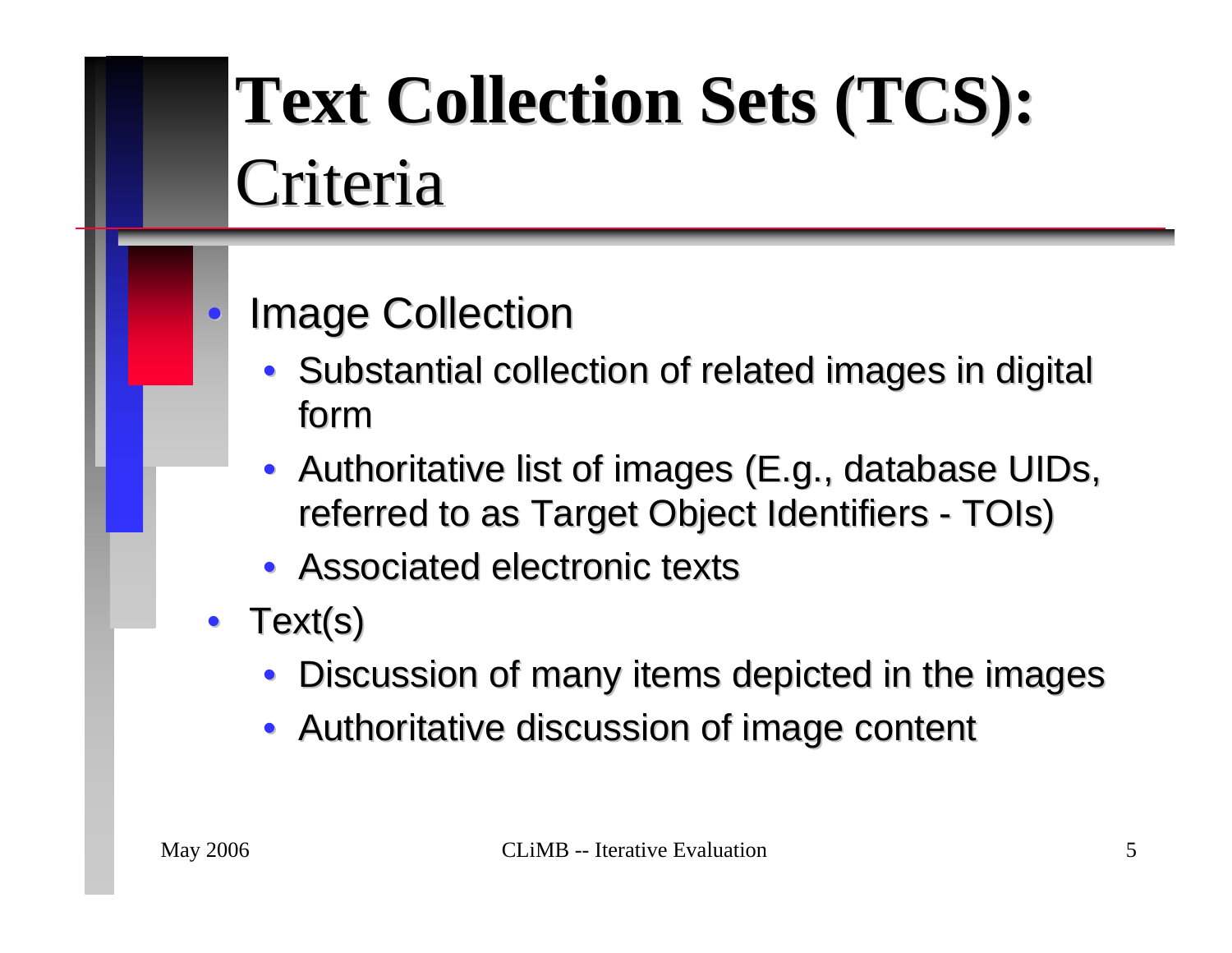## **Formative Evaluation: Formative Evaluation:** TCS1: Chinese Paper Gods

#### **Image Collection:**

Anne S. Goodrich Collection of Chinese Paper Gods, C.V. Starr **East Asian Library** 

#### •**Texts:**

 $\bullet$ 

Goodrich, Anne S. Peking Paper *Gods: A Look at Home Worship. Gods: A Look at Home Worship.* Nettetal: Steyler Verlag, 1991.

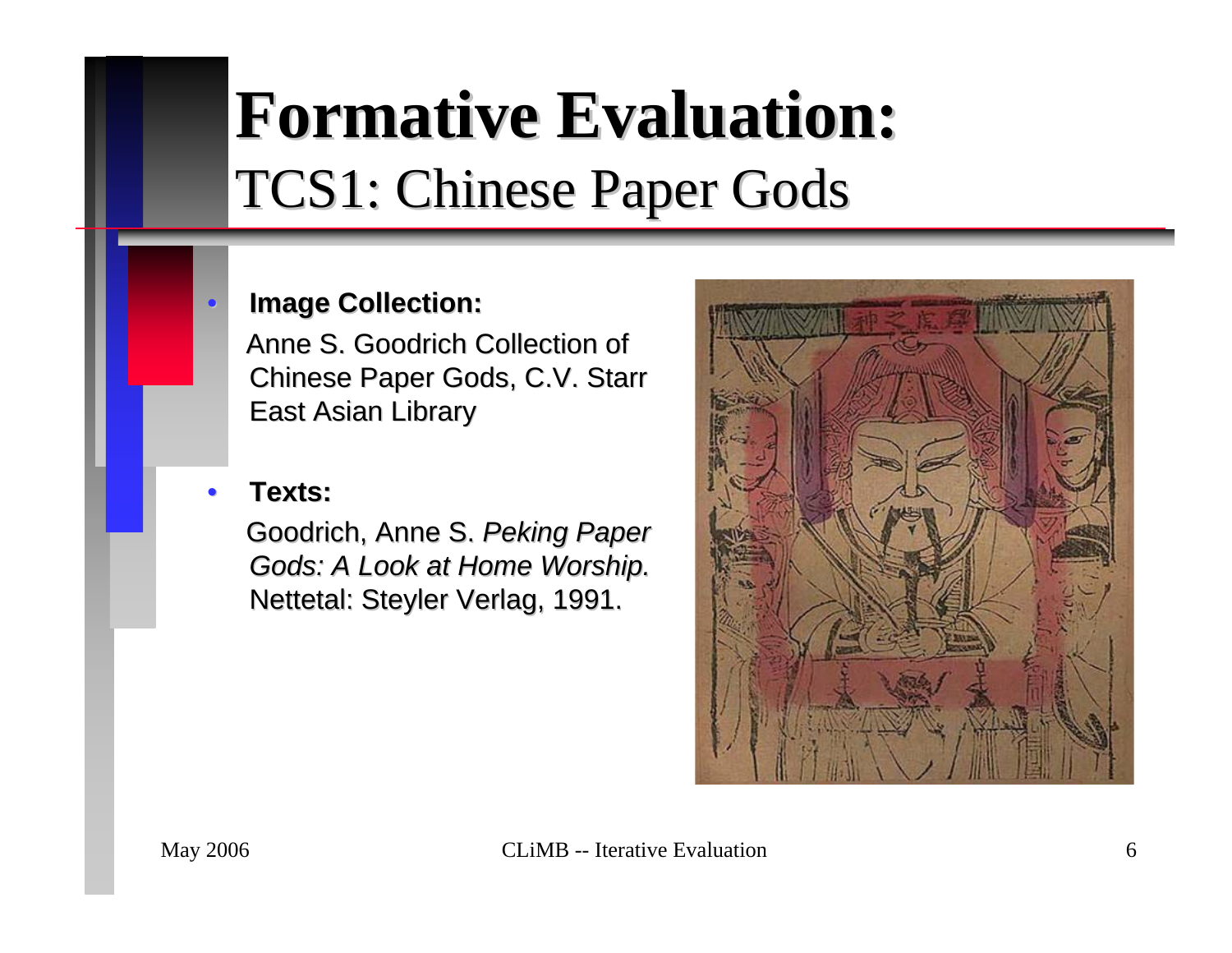## **Formative Evaluation: Formative Evaluation:** TCS2: Greene & Greene

#### **Image Collection:**

Greene & Greene Collection of Architectural Records and Papers, Avery Architectural and Fine Arts Library<br>(G&G)

#### **Text Collection:**

1) Bosley, Edward R*. Greene & Greene*.<br>London:Phaidon. 2000. London:Phaidon, 2000.

2) Makinson, Randell L. *Greene & Greene.* Salt Lake City : Peregrine<br>*Greene.* Salt Lake City : Peregrine Smith, c1977-1979.

3) Current, William R. Greene & Greene: *Architects in the Residential Style. Architects in the Residential Style.* Fort Worth: Amon Carter Museum of Western Art [1974].



 $\bullet$ 

•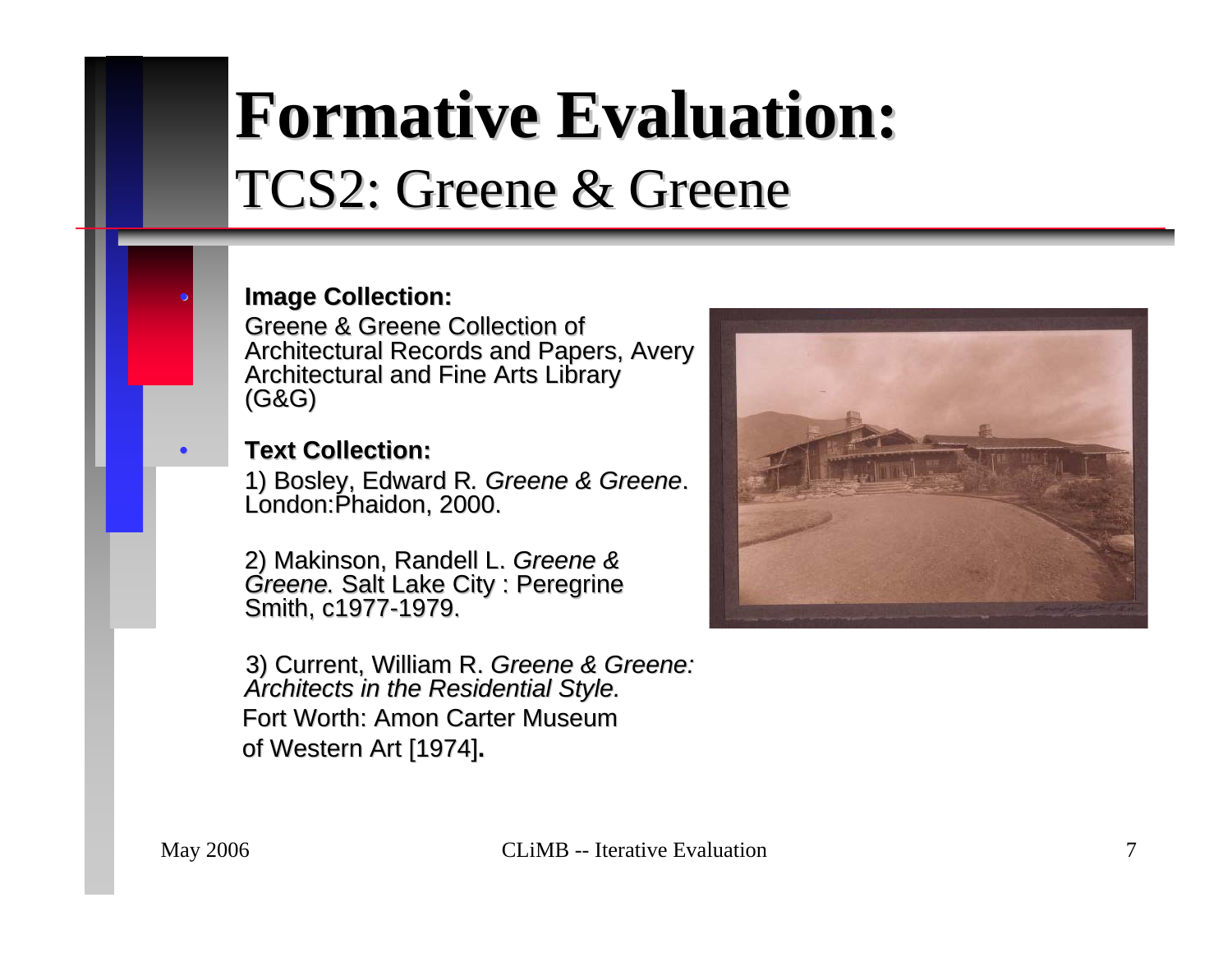# **Formative Evaluation: Formative Evaluation:** Design

### • Two-part survey using two of four conditions

- •• User Scenario
- •Image
- •Free Text
- •• CLiMB Checklist

### • Thirteen participants who completed the survey

- •Librarians, art historians, computer scientists, computational linguists
- Partly crossed design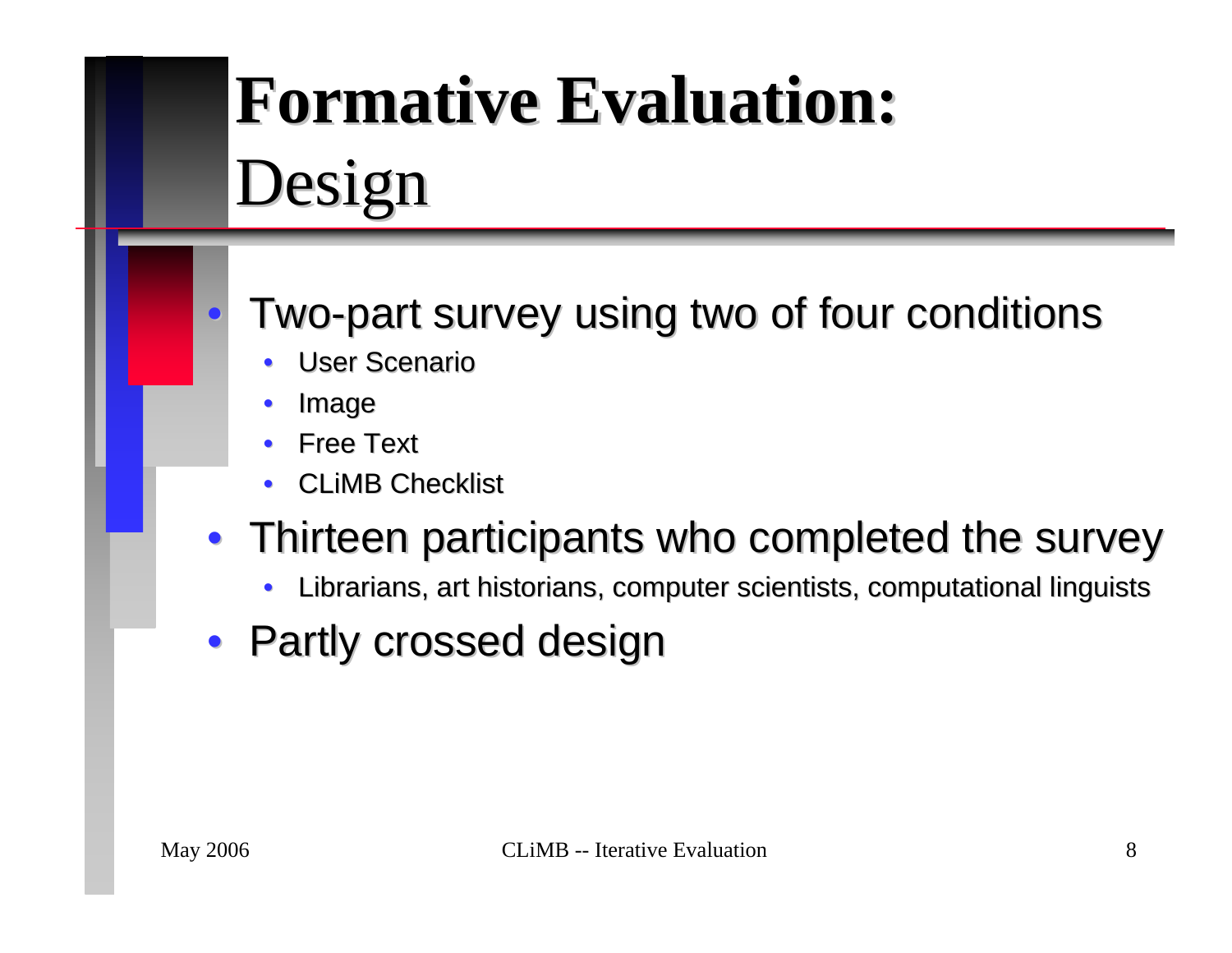## **Two Non Two Non -Text Conditions Text Conditions**

### • User Scenario

In this task, the survey item contained one of two hypothetical user scenarios. Respondents were asked to list keywords and phrases that could be used "to search for relevant images in an image database."

*1. I am writing a paper on domestic I am writing a paper on domestic architecture in Southern California architecture in Southern California in the early part of the 20<sup>th</sup> century. I was told that there are homes with I was told that there are homes with* exteriors clad in a type of concrete *or cement. How can I locate cement. How can I locate images? images?*

#### •Image



This survey item contained an image. Respondents were given the following instructions: the following instructions: "*Please write keywords and phrases that you would use to find this image in a you would use find this image in a database. You may database. You may write as many write as many as you wish as wish*."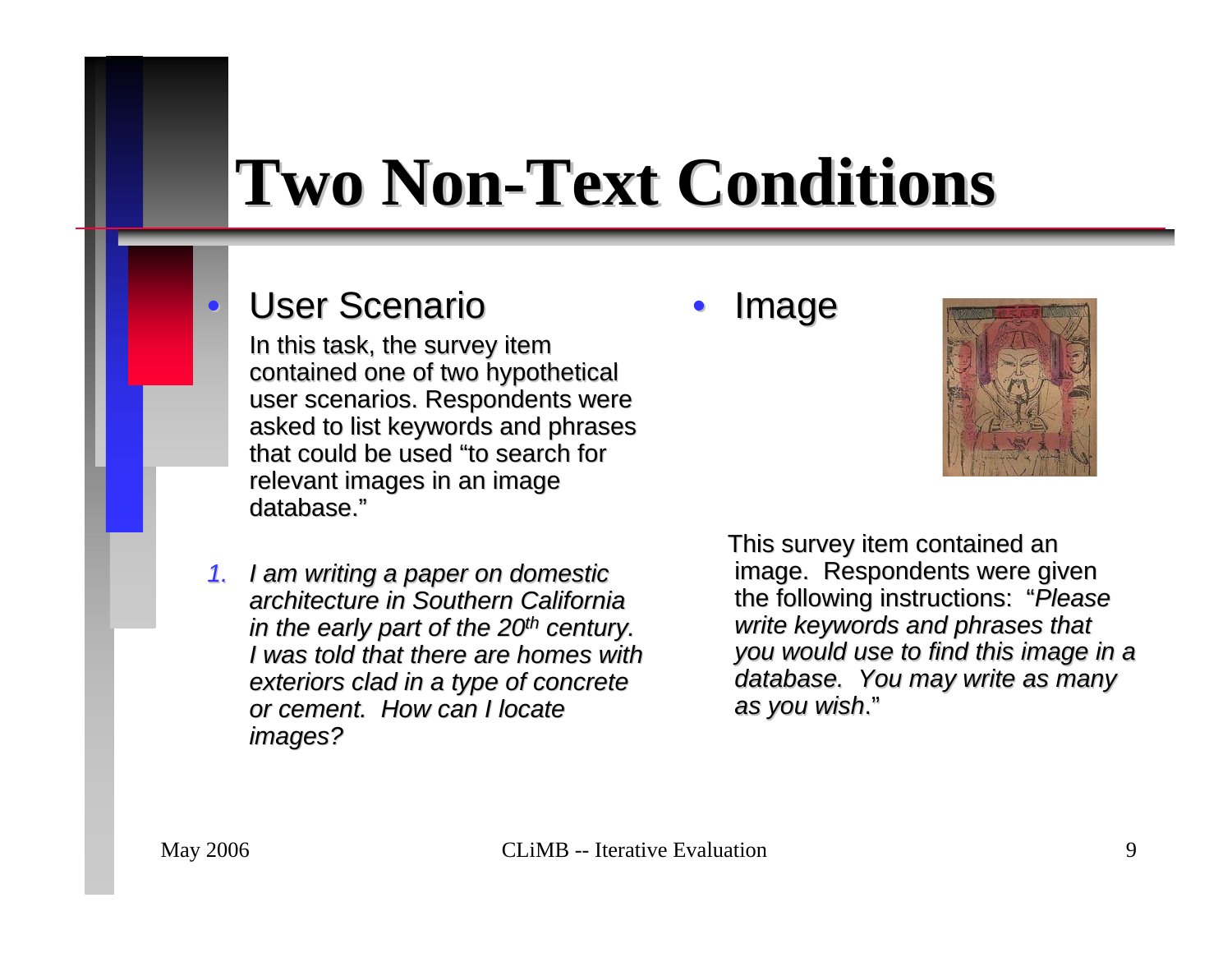## **Two Text Conditions Two Text Conditions**

#### **Free Text Free Text**:

This task contained a passage from one of the texts associated with TCS1 or TCS2. Respondents were asked to "*Suppose there is a collection of Suppose there is a collection of related images that needs metadata keywords and phrases. Please select the words and Please select the words and phrases in this text that you feel would be good metadata for would be good metadata for the images. images.*

- *1. Please circle 10 words or Please circle 10 words or phrases phrases as your top choices as your top choices*.
- *2.Please underline 10 as your second tier choices second tier choices*."
- •**CLiMB Checklist: Respondents** were given a long list of words and phrases (117 TCS1 entries; 194 TS2 entries) that had been extracted by CLiMB tools from the same texts presented in Task 3. Instructions were: *"Please check off the words and phrases that you feel the words and phrases that you feel would be suitable metadata for would be suitable metadata for the images in the collection images in the collection*."
	- \_\_\_\_\_ garden pergola \_\_\_\_\_ garden pergola
	- dark green tile
- \_\_\_\_\_ ridge beams \_\_\_\_\_ ridge beams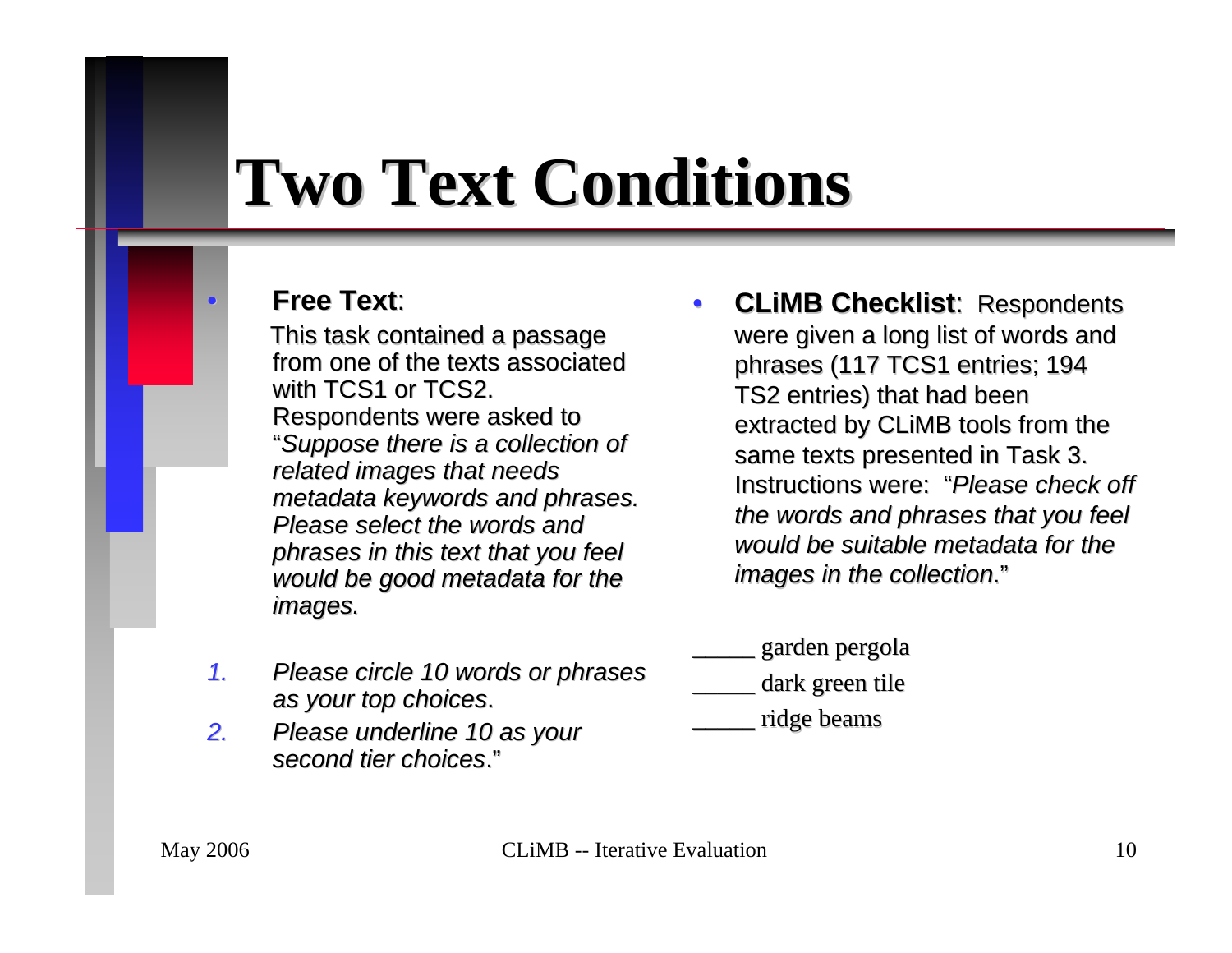## **Overview of Responses Overview of Responses**

- $\bullet$ **User Scenario:** fewest terms proposed, very general terms ( terms (*home***,** *exterior exterior*)
- $\bullet$ **Image:** About 10 terms on average, most for Survey 3, least for Survey 1 (**brick, driveway**)
- **Free Text:** very specific terms, some similarity to CLiMB terms (**garden pergola, dark green tile**)
- **CLiMB Checklist:** Significant overlap of terms selected by many humans, and terms with high CLiMB weights (**plaster frieze, ridge beams**)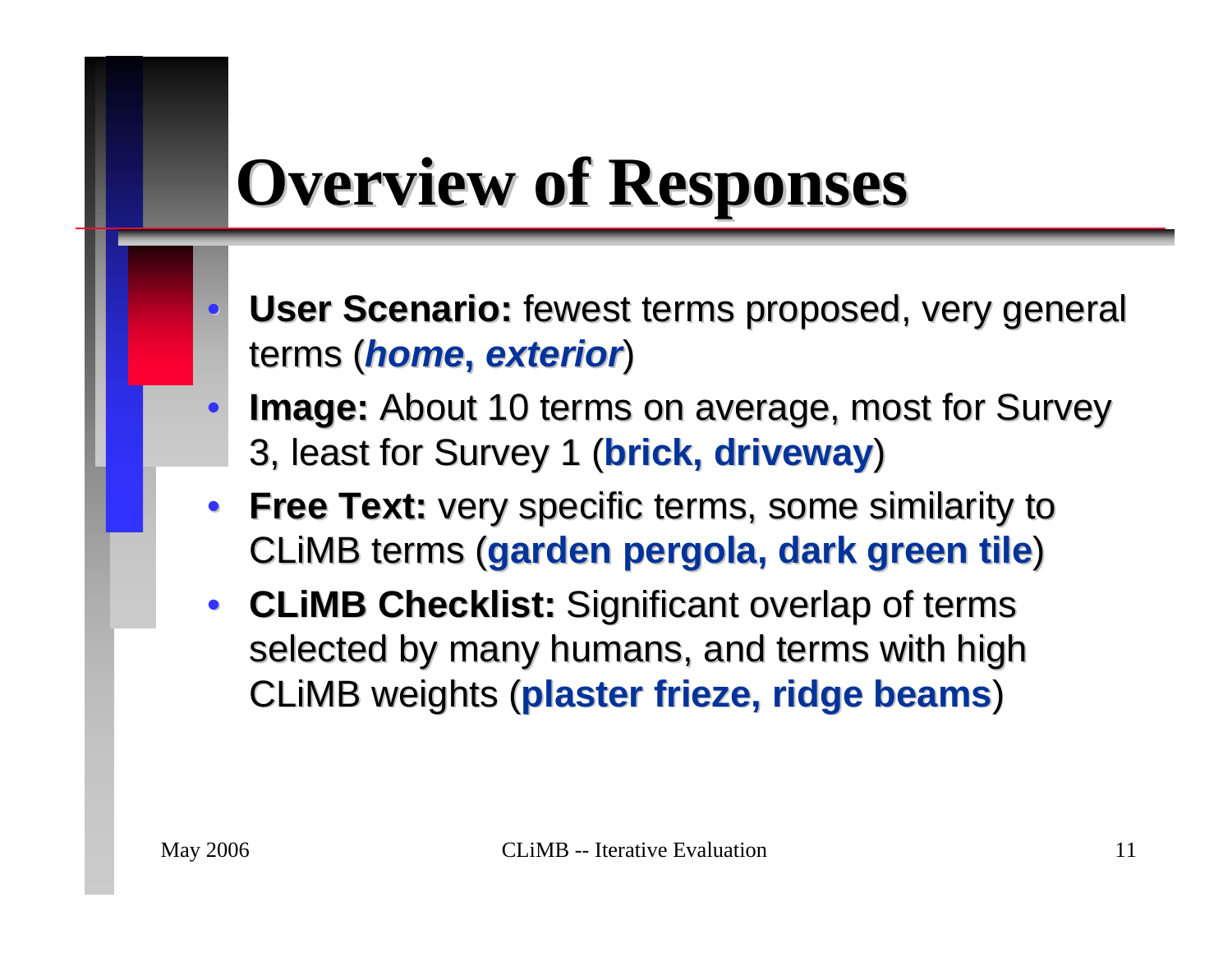### **Comparison Comparison**  Free Text Terms and CLiMB Checklist

**RESULT:** Significant overlap of high ranking terms by humans with high ranking CLIMB terms

### **INTERPRETATION: ToolKit will assist** catalogers better if it proposes terms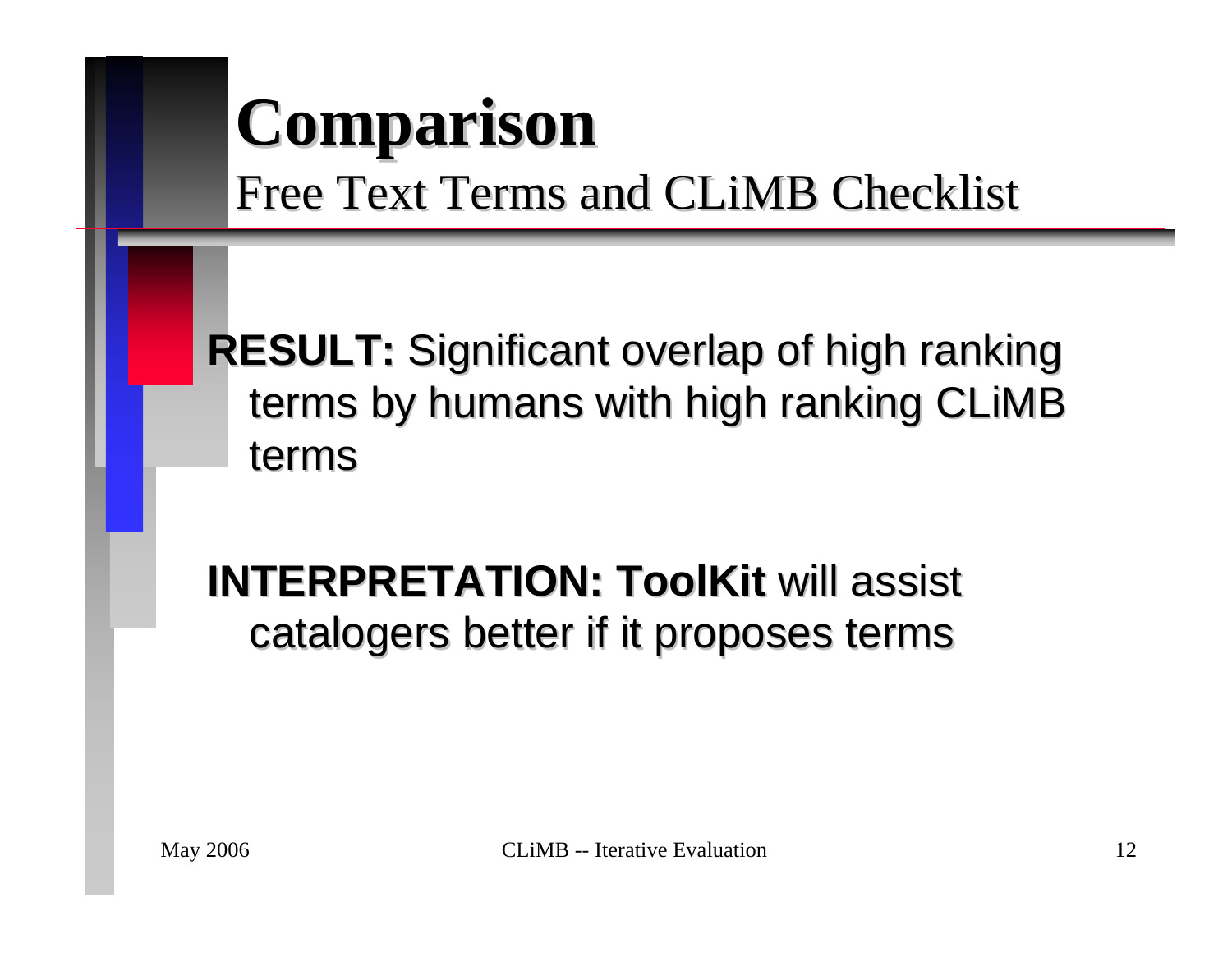## **CLiMB ToolKit ToolKit**



#### May 2006 CLiMB -- Iterative Evaluation 13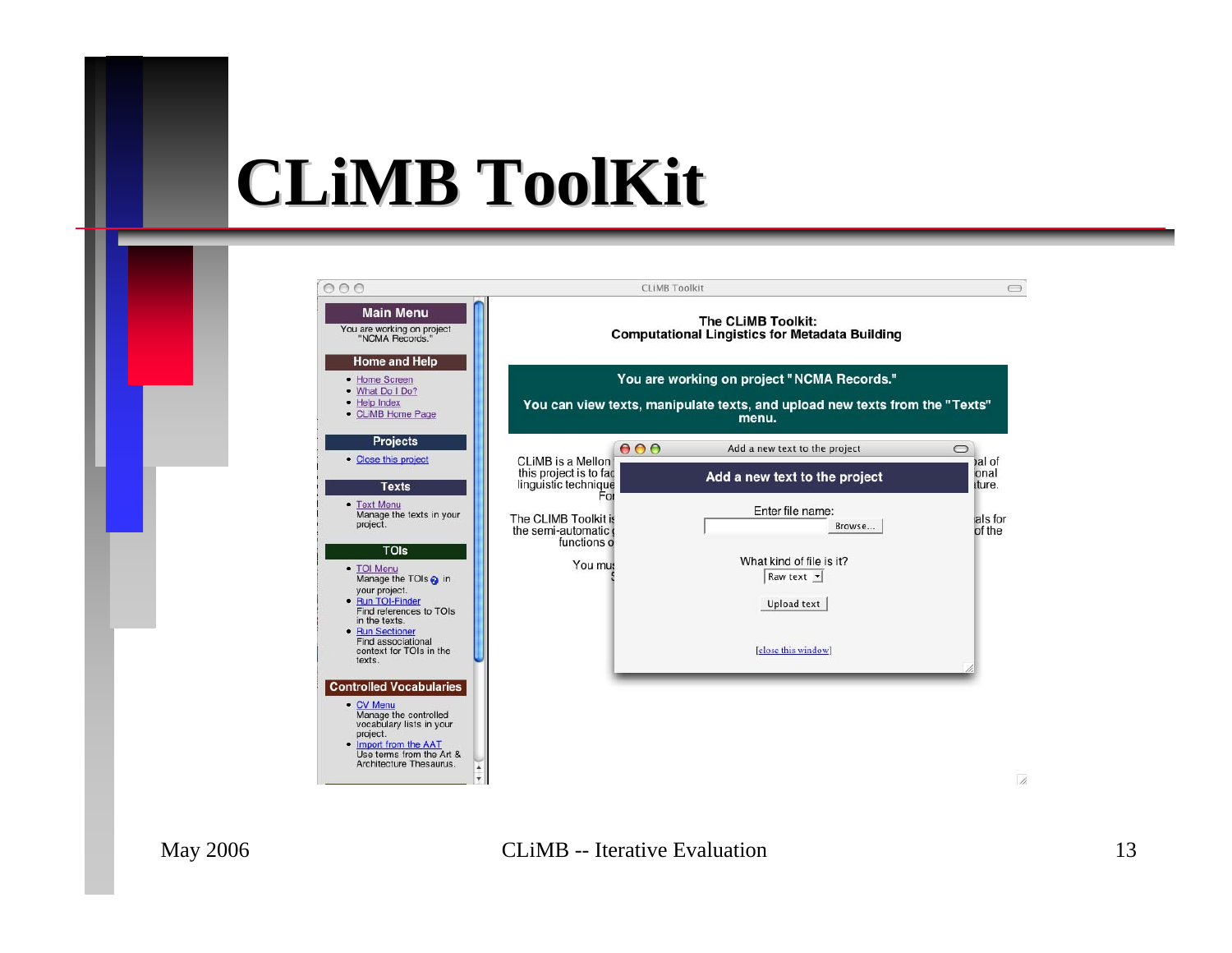# **CLIMB ToolKit Functionality**

- 1) Loading and initialization of raw (ASCII) text Loading and initialization of raw (ASCII) text
- 2) After initialization, text could be processed by a noun phrase chunker (termed "chunking")
- 3) An image TOI list could be loaded or manually created
- 4) TOI Finder could be run to locate references to TOIs in the loaded texts
- 5) Texts that had been processed by the TOI Finder could also be sectioned into associational contexts correlated with specific TOIs
- 6) Lists of Controlled Vocabulary could be loaded—included in this feature users were provided access to the Getty Art & Architecture Thesaurus (AAT), and the capability of selecting specific subsets from the AAT  $\;$
- 7) A Noun Phrase detail frame was available, e.g., to illustrate intersections of text phrases with AAT.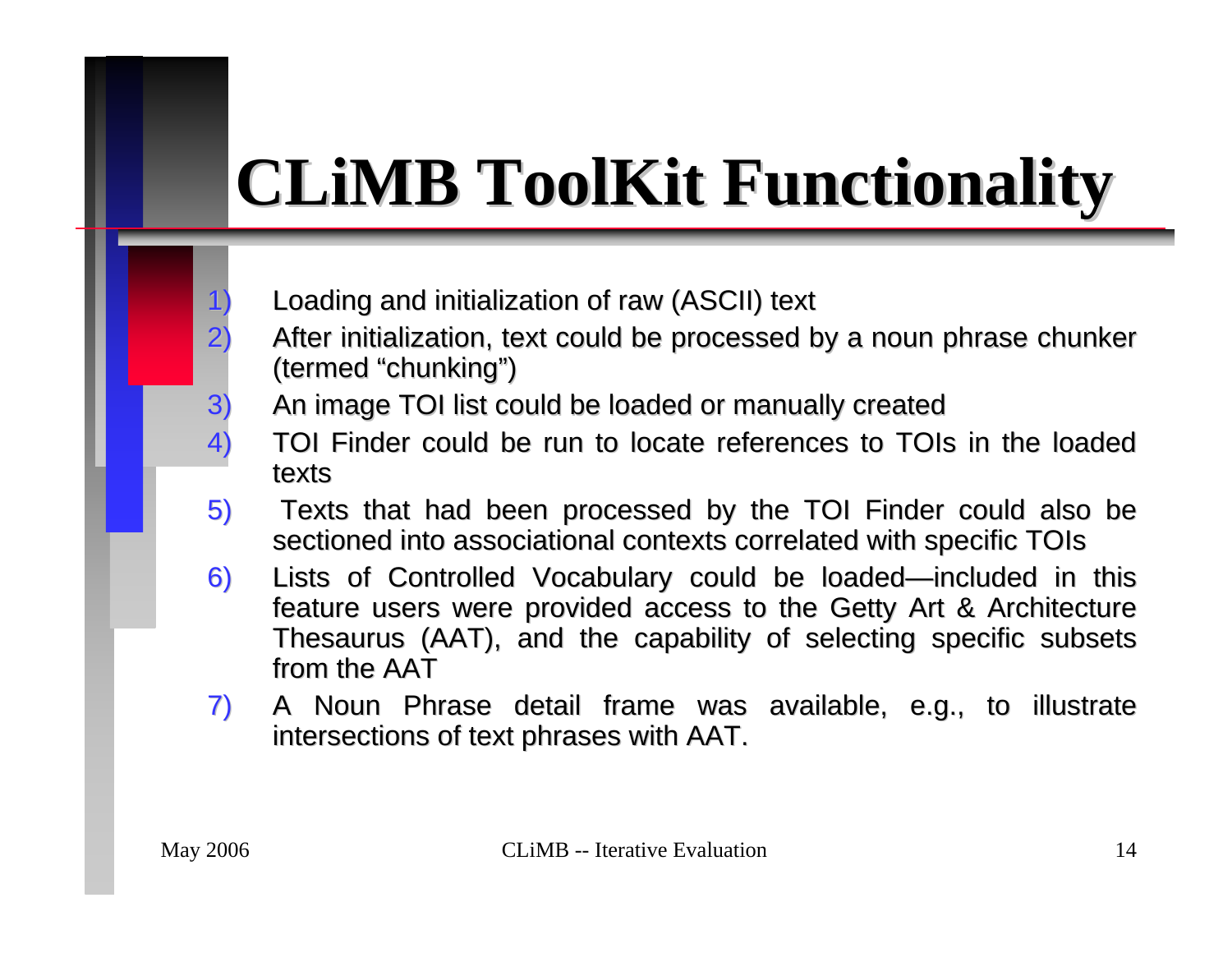### **User Study TCS User Study TCS Tight relation of text to image**

### **TCS 3: NCMA TCS 3: NCMA**

- $\bullet$ **Image Collection:** North Carolina Museum of Art website, Highlights of the Collection
- $\bullet$ • (http://www.ncartmuseum.org/collections/highlights.shtml)
- •**Texts:** North Carolina Museum of Art: Handbook of the *Collection Collection* (*NCMA Handbook NCMA Handbook*)

**Georgia O'Keeff e** (American, 1887-1986) *CebollaChurch*, 1945

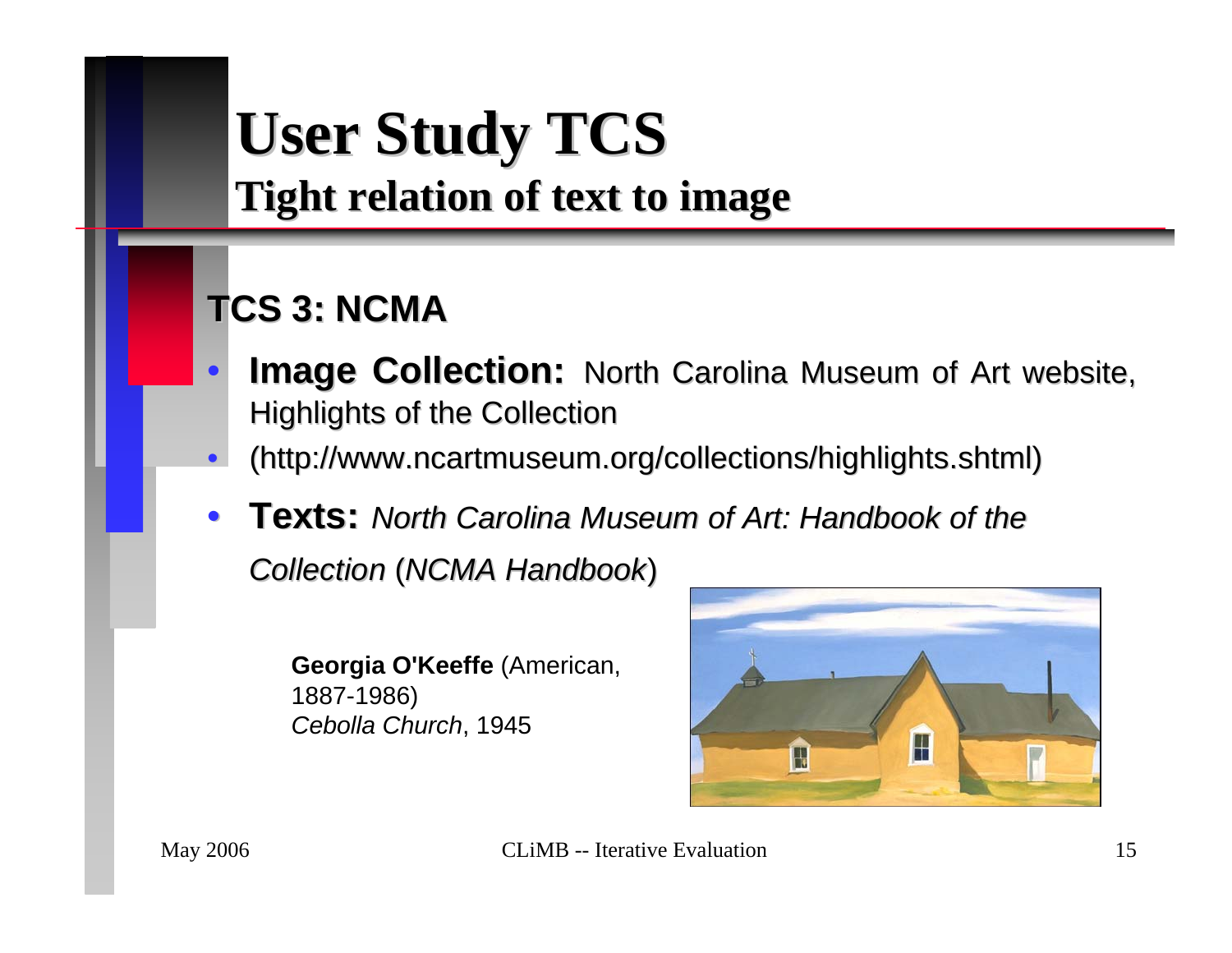# **User Study Design User Study Design**

- **Two Interleaved User Activities:** 
	- User text processing and metadata tasks using sample of current TCS
	- Questions on a 1 to 5 scale, with 1 most positive, 3 neutral, 5 most negative
- Ten librarians, image professionals and metadata professionals metadata professionals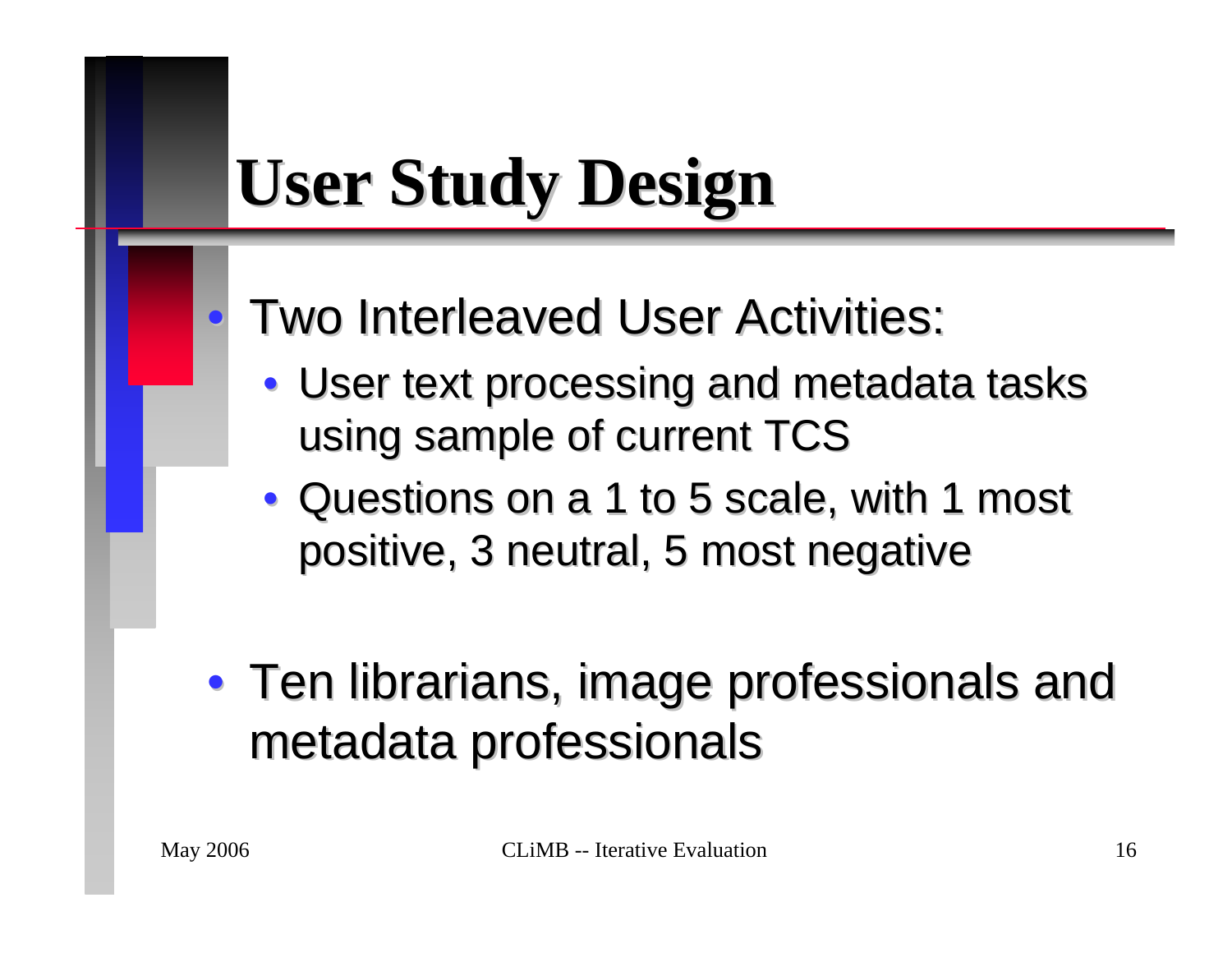### **User Tasks User Tasks**

 Questionnaire stepped users through Questionnaire stepped users through each of the 7 ToolKit functions

• Immediately after, users were instructed to create an entire *project* from scratch by loading designated images and texts, and creating metadata for three images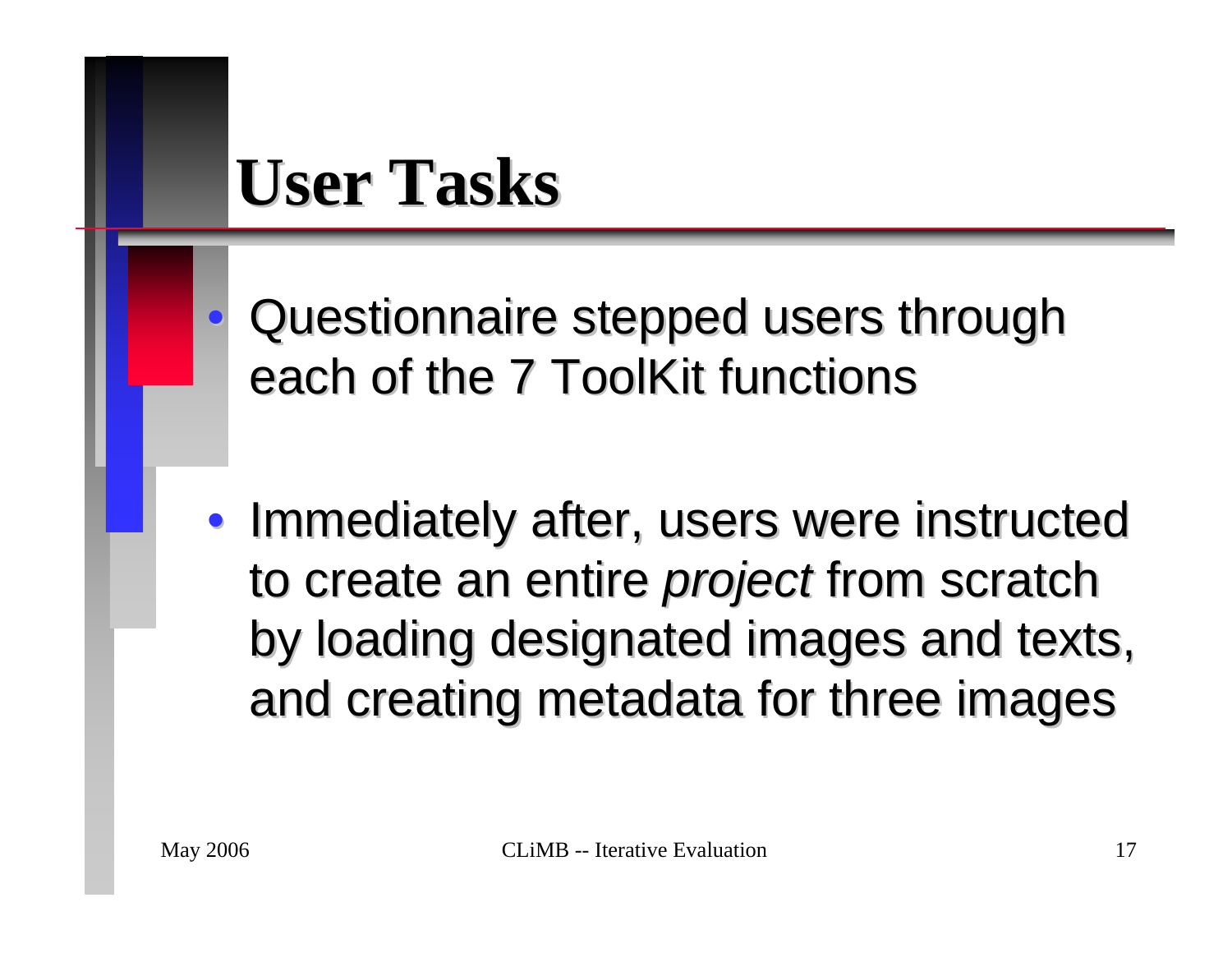# **Scaled Questions: Examples Scaled Questions: Examples**

| 11.12 | Figuring out how to view the text:<br><b>1.</b> Was easy, $\dots$ , <b>5.</b> Was difficult                                                |
|-------|--------------------------------------------------------------------------------------------------------------------------------------------|
| 11.13 | Changing the text display options:<br><b>1.</b> Was easy, $\dots$ , <b>5.</b> Was difficult                                                |
| 11.15 | So far, my opinion of the look and feel of the CLIMB<br>Toolkit is:<br>1. Great, $\dots$ , 5. Not so good                                  |
| 15.18 | Understanding the notion of a CLIMB "project" is:<br>1. Very easy, $\dots$ , 5. Confusing                                                  |
| 16.20 | I was able to follow the above steps to get my new<br>project to this point:<br><b>1.</b> Very easily, $\dots$ , <b>5.</b> With difficulty |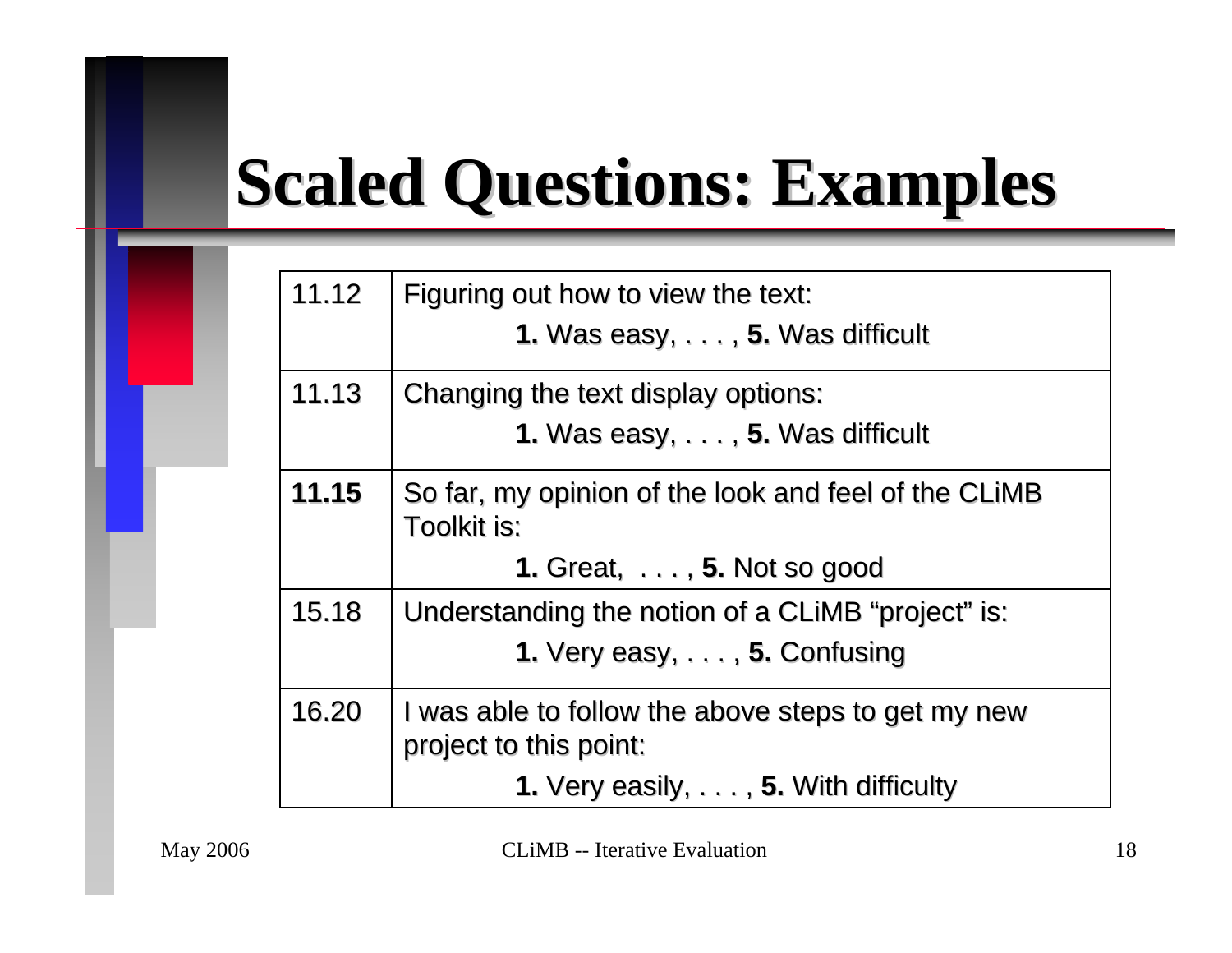# **Sample Results on Scaled Qs**

| Question | Group Mean   Std Dev |      |
|----------|----------------------|------|
| 11.12    | 1.2                  | 0.33 |
| 11.13    | 1.2                  | 0.33 |
| 11.15    | 2.0                  | 0.78 |
| 15.18    | 1.9                  | 0.33 |
| $16.20*$ | 3.3                  | 0.33 |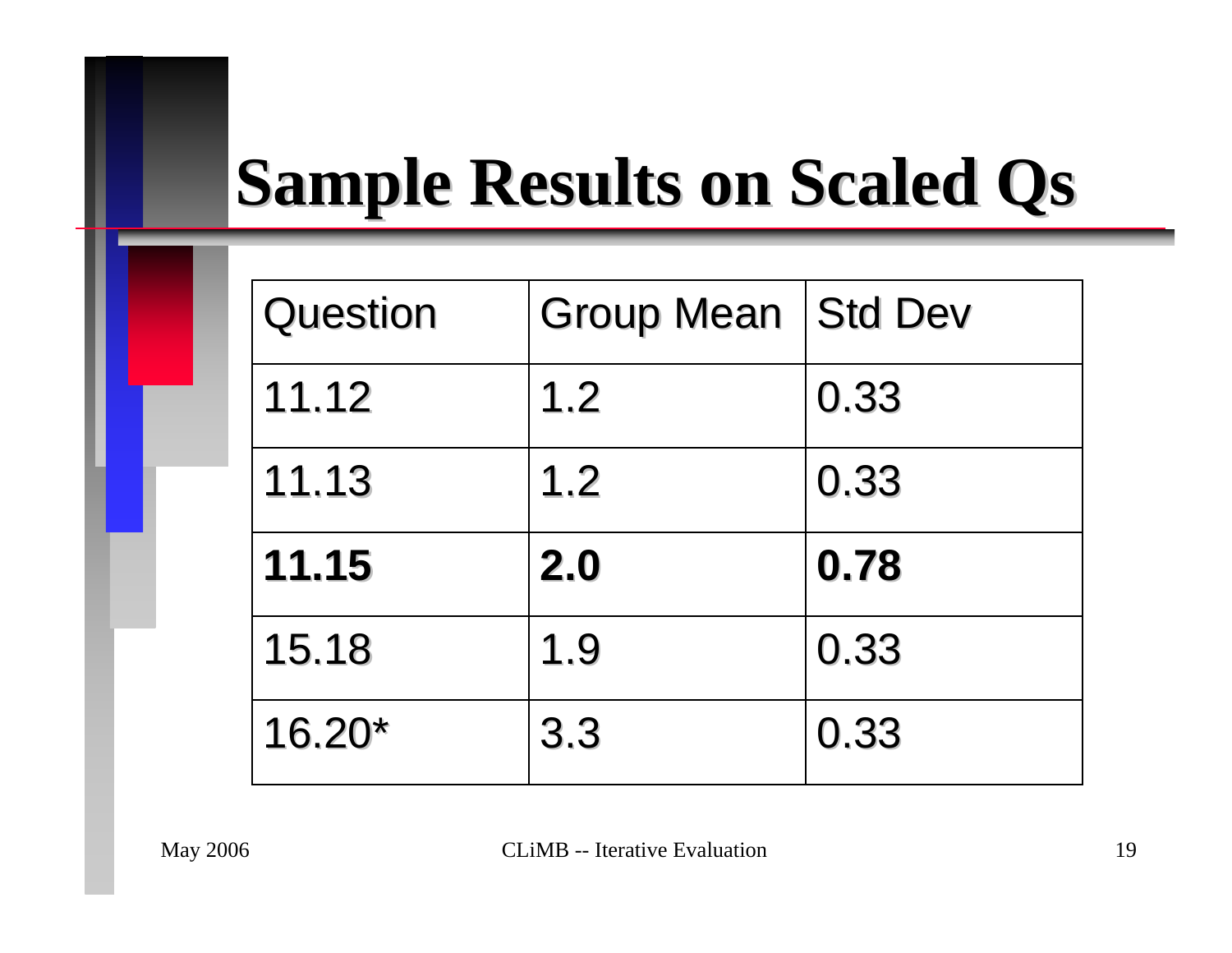# **Sample Metadata Results Sample Metadata Results**

|               | Rank           | Terms (optional terms)        | N Respondents            |
|---------------|----------------|-------------------------------|--------------------------|
|               |                | vanitas (image)               | 9                        |
|               | $\overline{2}$ | (Dutch) still life (painting) | 8                        |
|               | 3              | (burned down) candle          | $\overline{\mathcal{I}}$ |
|               | 4              | glass                         | 6                        |
|               | 5              | pewter                        | 6                        |
|               | 6              | <b>Dutch</b>                  | 5                        |
| Jansz den Uyl |                | empty glass                   | 5                        |
|               |                |                               |                          |

Banquet Piece (NCMA 52.9.43)